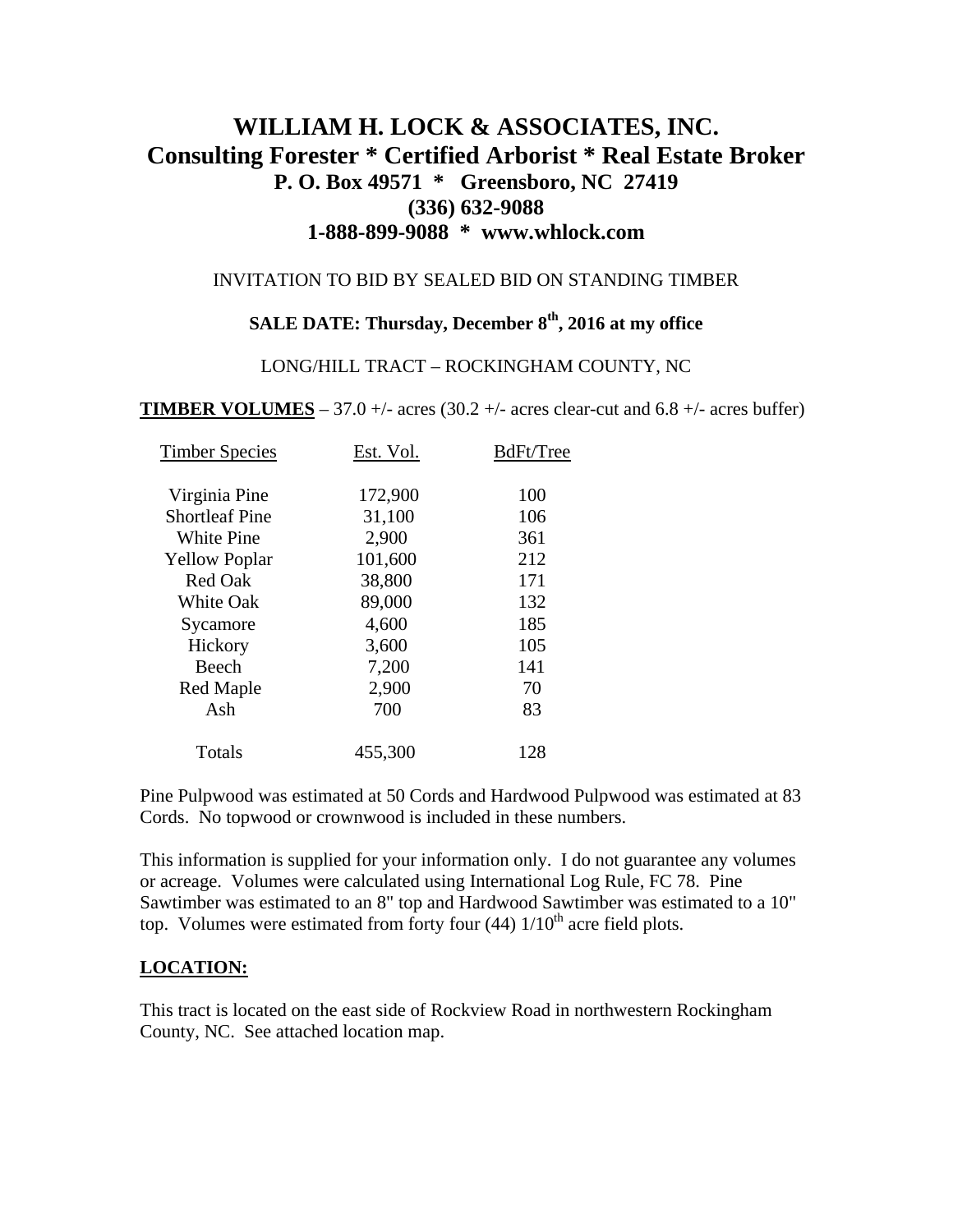Page Two Long/Hill Tract - Timber Sale Sale Date: Thursday – December 8th, 2016

# **BIDS:**

The Long/Hill Tract is being sold on a lump sum sealed bid basis. Bids will be accepted by **regular mail** if received by 5:00 pm on Wednesday, December 7th, 2016 **OR** bids will be accepted by **email [\(jcbarnes@whlock.com](mailto:jcbarnes@whlock.com)), telephone (336-632-9088), fax (336-632-9088), or in-person** at my office until 11:00 am on Thursday, December 8, 2016. At 11:00 am on Thursday, December 8, 2016 all bids received will be recorded. The successful bidder will be notified within 24 hours of the bid openings. A 10% deposit may be requested to be delivered to William H. Lock & Associates, Inc. within 72 hours of the bid opening. The balance of the sales price is to be delivered at the sale closing. The seller reserves the right to refuse or accept any and all bids. Seller will consider all bids. The seller will be responsible for the timber deed preparation, revenue stamps if recorded, and the forestry consultant fees. The buyer will be responsible for all other closing costs. A \$1,000 performance deposit will be payable at closing and held in a non-interest bearing trust account until satisfactory completion of logging. The performance deposit does not limit the buyer's liability.

## **PLACE OF SALE:**

The timber sale will be held at the office of William H. Lock & Associates, Inc. in Greensboro, NC. The office address is 375 S. Swing Road, Greensboro, NC 27409. Telephone and Fax: 336-632-9088; Email: jcbarnes@whlock.com

## **CONDITIONS OF SALE**:

1. The Buyer shall have 24 months from the date of the timber deed to cut and remove all merchantable timber within the "Sale Areas". "Creek Buffers" have been marked with Blue paint. No blue painted trees marking the buffer boundaries may be cut. All pine of any size and hardwoods >16" DBH may be harvested from within these buffer areas provided all Best Management Practices, Forest Practice Guidelines, and any applicable river basin or watershed regulations are followed. The sale boundaries are marked with pink flagging. No flagged trees and no trees beyond the pink flagging are to be harvested.

2. The Buyer shall access the tract from Rockview Road. All access routes will need to be installed and/or maintained according to all North Carolina Best Management Practices, Forest Practice Guidelines, and any applicable river basin or watershed rules. All roadways must remain open and passable by ordinary traffic at all times. The roadways must be left in similar condition at the completion of the harvesting operation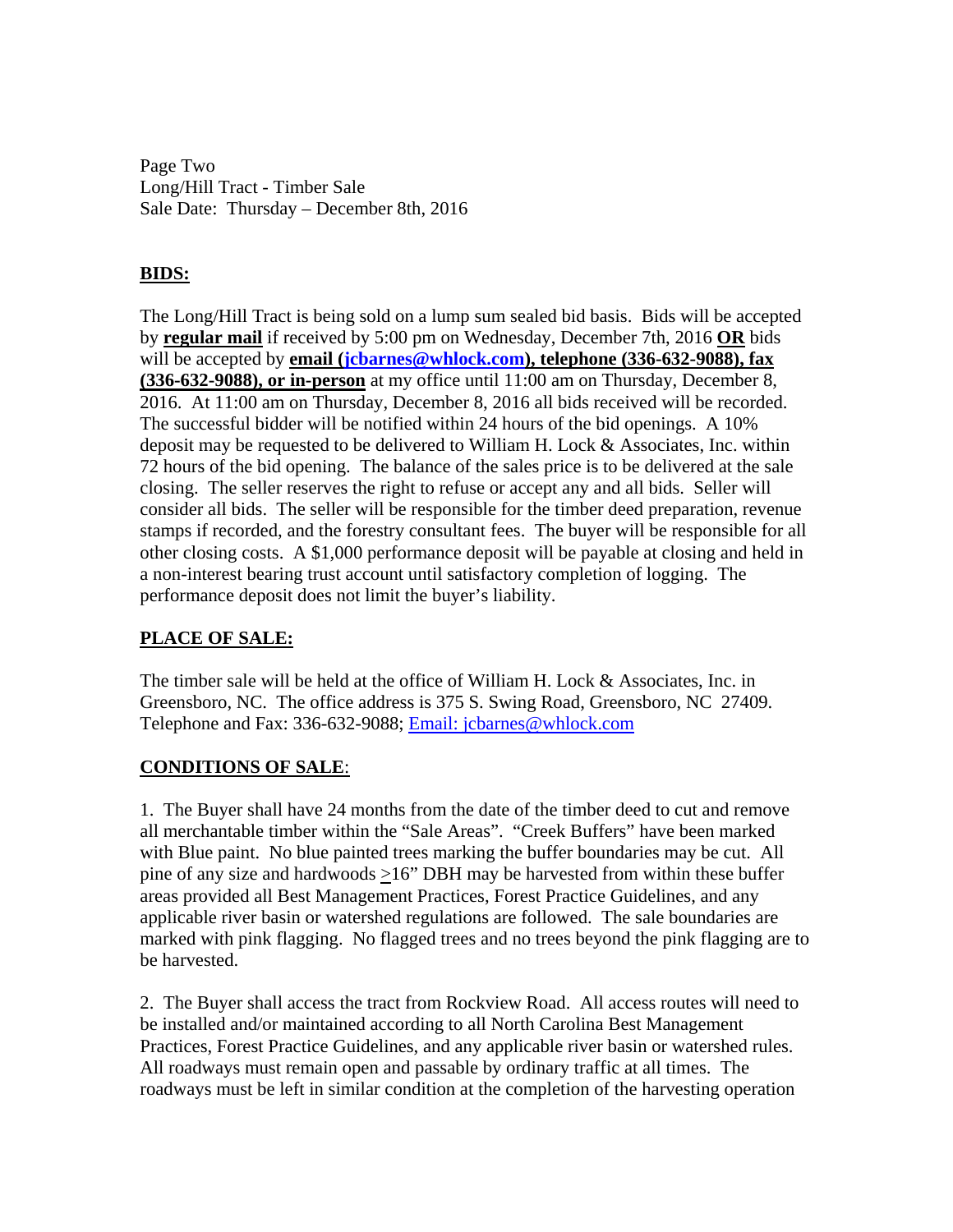Page Three Long/Hill Tract - Timber Sale Sale Date: Thursday – December 8th, 2016

as they were at the beginning of the harvesting operation, reasonable wear and tear accepted. Call W.H. Lock if there are questions concerning access routes.

3. The Buyer is responsible for maintaining a clean site. No equipment parts, trash, tires or other debris shall be left on the property. It shall be the Buyer's responsibility to clean up any hazardous material or chemical waste spills including but not limited to Diesel Fuel, Hydraulic Fluid, Machine Oil, and/or Gasoline upon the subject property. Responsibility will include any required remediation including but not limited to the removal of contaminated soils.

4. Harvesting operations must not interfere with any farming operations and farming operations must not interfere with any harvesting operations. Decking, loading or hauling will not be permitted in any existing open fields or pastures immediately adjacent to the timber unless approved by William H. Lock  $&$  Associates, Inc. If approved, open areas must be free of logging debris, smoothed when completed, and re-seeded if necessary. All loading decks and truck parking areas must be reseeded when the harvesting operation is completed.

5. The Buyer is responsible for following all Federal, State, and local regulations regarding timber harvesting activities. If required, Buyer is responsible for obtaining any necessary permits or licenses required for timber harvesting. All logging operations must conform to North Carolina Best Management Practices, Forest Practices Guidelines, and any applicable river basin or watershed rules. In the event that a non-compliance situation is identified on the tract as a result of the harvesting operation, William H. Lock & Associates, Inc. will have the express right to suspend the harvesting operation until the situation is brought into compliance. No trees or other logging debris shall be left in or across the property boundary, sale cutting lines or access roads and paths.

6. All necessary property lines, corners and sale harvest boundaries have been marked with pink flagging. Out areas have been marked with orange flagging. No flagged or painted trees denoting the property and/or sale boundary shall be cut and no trees outside the boundary lines shall be cut. If trees marking the property lines or sale boundary are cut, North Carolina timber trespass laws may apply. No trees shall be cut to fall on a neighboring landowner's property or where potential damage may occur. If existing property corners are damaged or removed as a result of the harvesting operation, Buyer agrees to replace the markers at the correct surveyed location at their own expense.

7. Buyer agrees to notify William H. Lock & Associates, Inc., P. O. Box 49571, Greensboro, NC 27419 at least 3 days in advance of the beginning of the harvesting operation and at least 3 days in advance of the completion of the harvesting operation.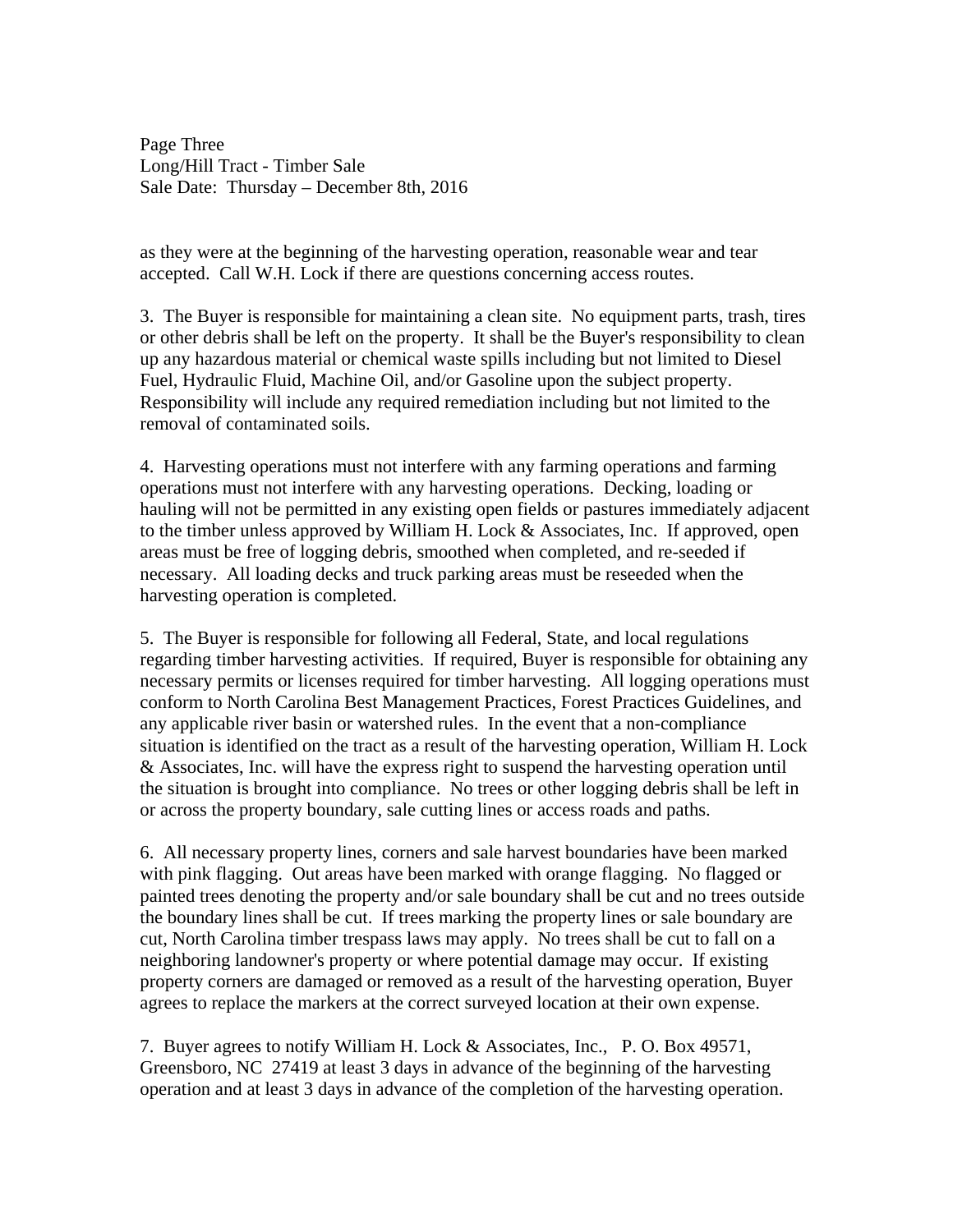Page Four Long/Hill Tract – Timber Sale Sale Date: Thursday, December 8th, 2016

The buyer and/or logger must complete a pre-harvest inspection with WHL & Associates prior to beginning any logging activity.

8. Seller or their Agent reserves the right, in its sole discretion, to require the termination of all timber harvesting in the event that weather conditions cause the land to become so wet that continued logging will cause excessive site damage and rutting. Seller agrees to extend the cutting time automatically for the number of days of required termination if he exercises this item. If work is allowed to continue during the determination process, Buyer agrees to repair any excessively rutted areas.

9. The Buyer shall indemnify and hold harmless the Owner, his agent or assigns, from any and all liability and any and all loss, including attorney's fees and other reasonable expenses incurred, arising from the operations, activities, or omission of Buyer incident or related to this contract or upon the Sale Area, including such liability or loss caused by acts of omissions of Buyer's employees, contractors, sub-contractors, employees of contractors or sub-contractors, or licensees of Buyer, or to any others for property damage, personal injury, death, or otherwise. Buyer guarantees their loggers will be covered by Workers Compensation and General Liability Insurance in the amount of one million dollars and will provide satisfactory evidence of coverage at closing and maintain same throughout all logging operations.

10. Once purchased, the Timber shall not be assigned by the Buyer, either in whole or in part without the prior written consent of the Seller.

11. Seller warrants his title to said timber and agrees to defend said title against any and all claims for taxes, mortgages, or any other encumbrances at his own expense.

12. Seller or their Agent reserves the right to inspect the harvesting operations of the Buyer upon the Seller's lands at reasonable times and intervals. In the event the Seller or his Agent detects any violations of the timber deed or contract, the Seller or his Agent reserves the right to suspend all harvesting operations until the violations are corrected. Any questions regarding this sale should be directed to William H. Lock  $&$  Associates, Inc. in Greensboro, NC.